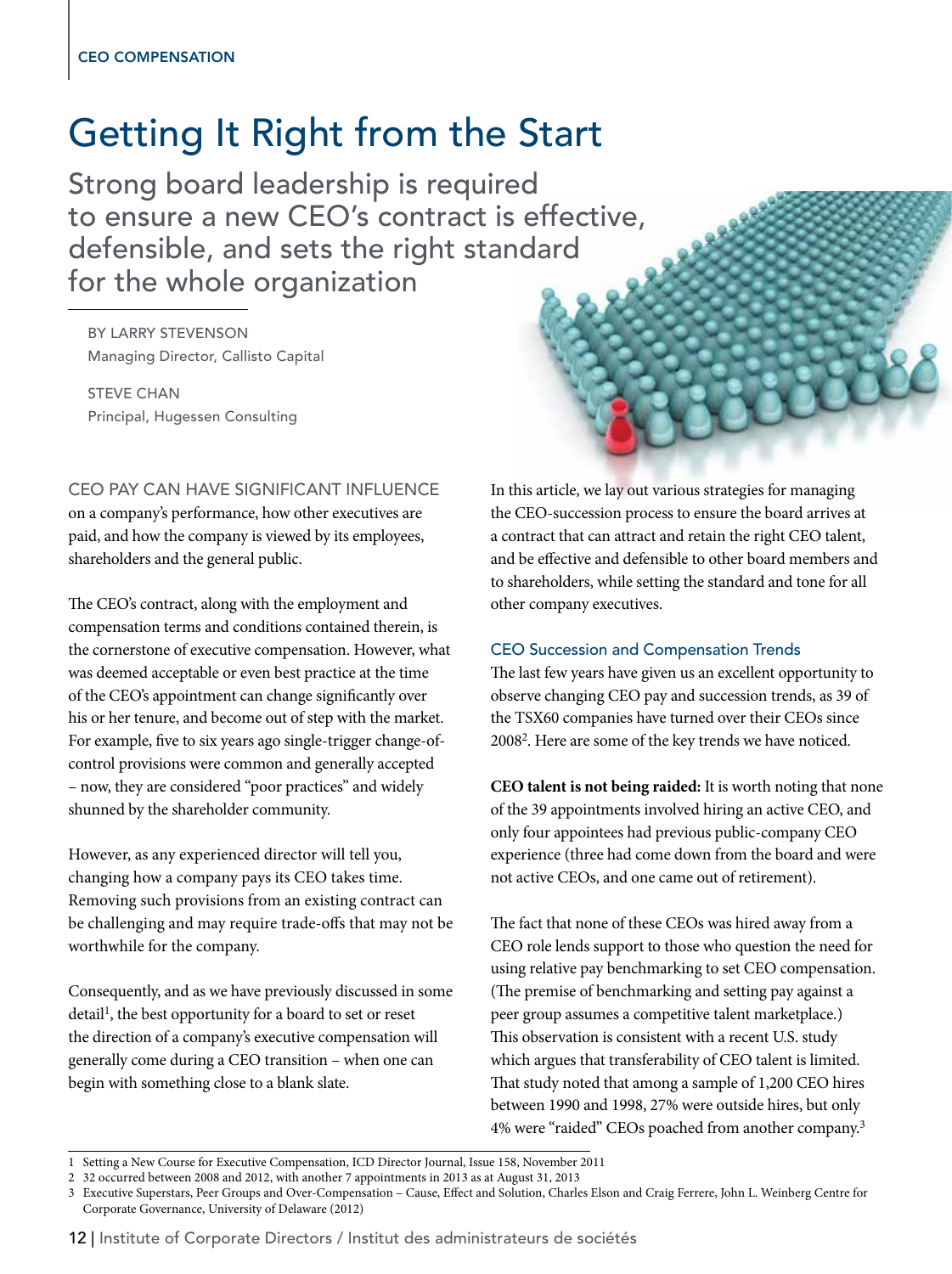#### **Improving talent pipelines - CEOs promoted from**

**within:** Major Canadian companies have made good strides in building up their CEO talent pipelines. Among the 39 CEO appointments, only 11 were external hires. This is a positive development as numerous studies have shown that internally promoted CEOs do better on average than CEOs that are hired externally<sup>4</sup>.

#### **New CEOs earning less than the outgoing CEO:** It is

worth noting that boards aren't simply giving the new chief executive "what the last CEO had." In fact, the pay packages for these new CEOs amounted to significantly less than their predecessors earned, likely reflecting the board's judgement that a first-time, unproven CEO should not be paid the same as an experienced CEO – a philosophy that should apply in any job.

Excluding the cases where the new or outgoing CEO was a controlling shareholder or member of controlling family, there were 23 first-time CEOs in this TSX60 sample<sup>5</sup>. Among those 23, only two earned more than the outgoing CEO, while two earned the same amount, and 19 earned less<sup>6</sup>. Of those CEOs who earned less, the difference was generally substantial – more than 20%.

## SETTLING FOR LESS: Target Pay for New, First-Time CEOs versus that of Outgoing CEO



*Source: Hugessen review of 39 TSX60 companies that turned over their CEO, 2008-2013. Of the 23 first-time CEOs hired, 19 earned less than their predecessors.*

Interestingly, while salaries and annual bonuses for the new CEOs were lower than those of the outgoing CEOs,

the biggest reductions in pay occurred in the medium- and long-term incentive (MTI/LTI) bucket. The composition of the MTI/LTI component has also changed significantly, with increasing emphasis on performance-based full-value equity, and less on stock options.

**New CEO contracts reflecting better practices:** With boards becoming increasingly sensitive to shareholder concerns, it is not surprising that the employment contracts for these new CEOs increasingly reflect practices and policies that are supported and encouraged by the shareholder community, including:

- More performance-based share units and fewer stock options: Among the 18 companies that made changes to their CEO's LTIP mix, 14 increased the use of performance share units and reduced stock options. Four went in the other direction (i.e., more options and less full value equity). But it is notable that these four companies increased stock options in 2008 (after that time, the trend was in the other direction).
- Increasing share ownership guidelines: Among the 10 companies that made changes to their CEO's share ownership guidelines (SOG), nine increased the minimum ownership level, while one decreased it.
- Adopting post-retirement holding requirements: Five companies adopted or extended a post-retirement holding requirement (e.g., the CEO has to maintain his or her SOG for a year or two following their exit from the company).
- Adopting clawback policies: Nine companies adopted a policy that would allow the company to "claw back" previously paid outstanding awards to the CEO under specific circumstances (e.g., misconduct, restatement, etc.).
- Elimination of "single trigger" change of control: Nine companies moved from a "single trigger" to a "double trigger" or adopted a double trigger (e.g., severance is only paid if there is a termination by the employer following a change of control).

# Strategies for managing the CEO succession process and formulating the CEO contract

Based on the collective experience of the authors (since 2008, Larry Stevenson has participated in three major CEO

<sup>4</sup> One recent study was "Succeeding at Succession," James Citrin and Dayton Ogden, Harvard Business Review (November 2010)

<sup>5</sup> Excludes seven CEO appointments in 2013, as public pay information is not yet available

<sup>6</sup> Estimate of annual target total direct compensation (salary + target bonus + target medium and long-term incentives), excluding one-time awards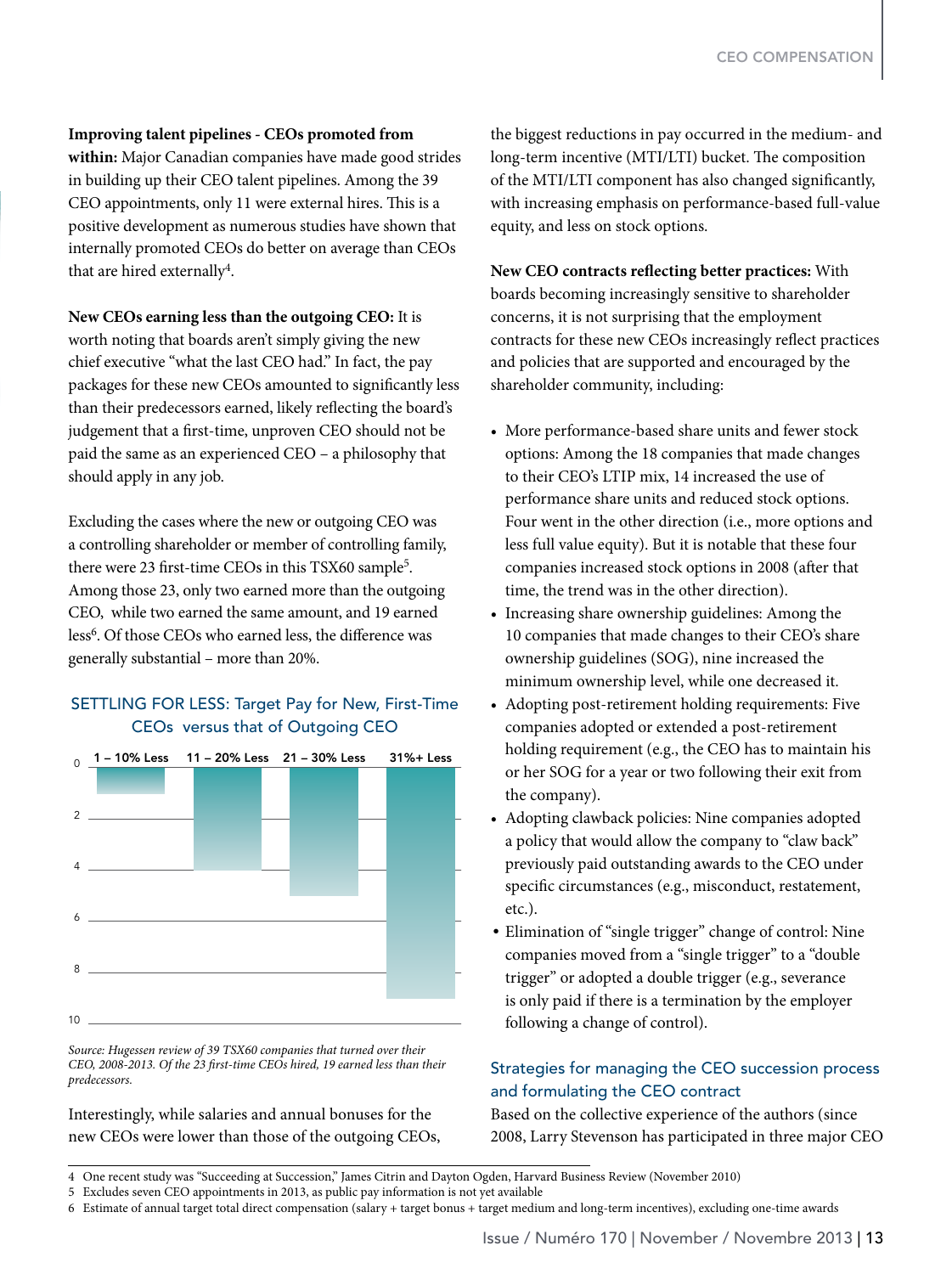## CEO Compensation



transitions as human resources committee chair, while Steve Chan has worked directly with boards on more than a dozen CEO transitions), we offer the following strategies to help directors "get it right" from the start.

### **1. Internal promotions need not be negotiations**

For most internal promotions (whether involving a junior associate or an EVP), the only discussion that occurs after the individual learns of the promotion is to say "Thank you." The same logic should hold true with a CEO promotion when the board informs the successful candidate that he or she is getting the job – a job that comes with a substantial increase in pay no matter how conservative an approach is taken.

Yet some boards still find themselves negotiating with their own internal candidate. In our experience, this occurs when the board loses control of the process and/ or the board names "the" candidate before securing his or her agreement to the contract (giving the candidate leverage they otherwise wouldn't have).

A proven approach to avoid this scenario is to have internal candidates agree to the board's proposed terms for the job as a condition of being considered for the CEO role. Essentially, the board could say, "Before you throw your hat into the ring, know that this is how much the job will pay. Any problems?" In an internal CEO promotion, the board needs to appreciate that it holds all the cards.

# **2. Boards need to take direct control of the agenda for setting the new CEO's pay and employment terms and conditions**

It is important that the board initiate rather than react to the discussion on how and what to pay the new CEO. Otherwise the board risks losing control of the process,

and may find itself responding to someone else's vision for the contract (which becomes the baseline for discussions). So while the board will want to consider the views of various stakeholders, such as management and shareholders, directors themselves need to put pen to paper and formulate the initial offer for the new CEO. Do not delegate the first draft of the contract.

The board will also want to ensure that the compensation data they are relying on 1) is being sourced independently – whether by the directors themselves or by independent advisors, and 2) outlines the full range of compensation options (e.g., current, best and leading-edge practices) – and not just variations of the status quo.

**3. A director, typically the chair, should lead discussions with candidates from start to finish.**  Some boards will delegate portions of the CEO negotiations to management (e.g., initial discussions, information sharing, the back-and-forth with lawyers, or settling on "final details"), putting managers in the awkward and conflicted position of negotiating with their future boss! All negotiations (even the small details) with candidates should be led by a director, typically the chair, with the support of the chair of the human resources committee. No member of senior management should be a point of contact for the candidate on these matters.

# **4. Don't feel obligated to "make whole" external promotion candidates**

For external candidates, the forfeiture of outstanding incentive awards and pensions at their previous company can be a major item of negotiation, as the forgone amounts can be substantial. Too often, however, there is pressure on boards to "make the candidate whole." Boards should not feel obligated to match dollar-for-dollar the incentives that a candidate may be walking away from by taking on the CEO role.

In fact, a board should feel some concern when a candidate who has the opportunity to serve as a first-time CEO and earn substantially more money is uncomfortable about leaving some dollars on the table or conditioning any replacement awards on their future performance. That may say something about